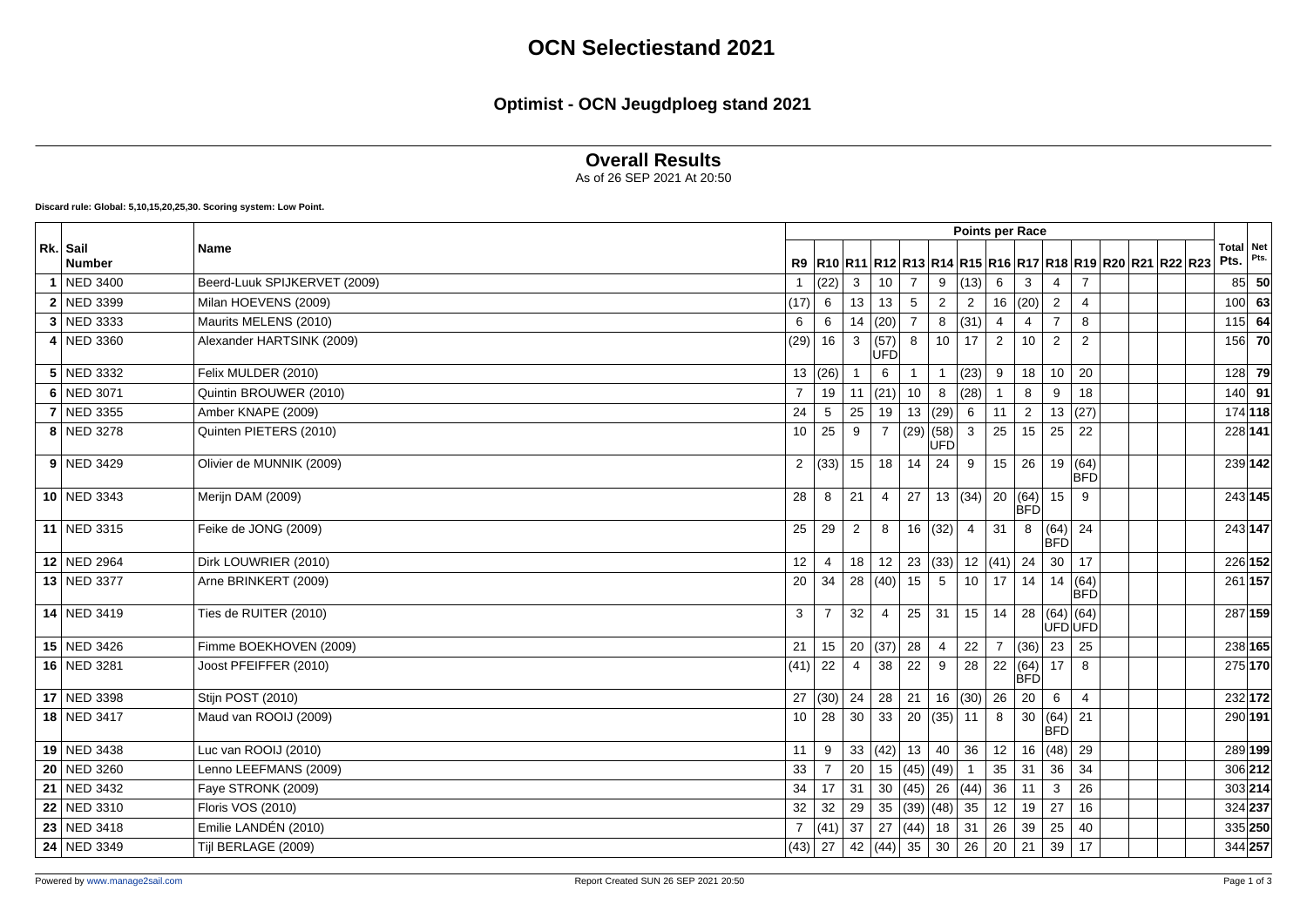# **OCN Selectiestand 2021**

# **Optimist - OCN Jeugdploeg stand 2021**

### **Overall Results**

As of 26 SEP 2021 At 20:50

|                           |                                        |                          |                 |                                             |    |                        |                 | <b>Points per Race</b> |           |                    |                              |                 |                                                                          |                   |         |
|---------------------------|----------------------------------------|--------------------------|-----------------|---------------------------------------------|----|------------------------|-----------------|------------------------|-----------|--------------------|------------------------------|-----------------|--------------------------------------------------------------------------|-------------------|---------|
| Rk. Sail<br><b>Number</b> | Name                                   |                          |                 |                                             |    |                        |                 |                        |           |                    |                              |                 | R9  R10  R11  R12  R13  R14  R15  R16  R17  R18  R19  R20  R21  R22  R23 | Total Net<br>Pts. | Pts.    |
| 25 NED 3397               | Liv JÄGERS (2011)                      | 22                       | 37              | 39                                          | 14 | 33                     | 28              | $(42)$ 31              |           | 38                 | 20 (64)                      | <b>BFD</b>      |                                                                          |                   | 368 262 |
| 26 NED 2644               | Pieter de BRAUW (2010)                 | 9                        | 32              | 38                                          |    | 40 $ (49)$ 45          |                 | $18 \mid 25$           |           | 34                 | 47 (64)                      | BFD             |                                                                          |                   | 401 288 |
| 27 NED 2809               | Nicholas KOEKKOEK (2011)               | 18                       | 42              | 44                                          |    | $26 \mid 27$           | 12              | 34                     |           |                    | 22 (64) (64) 64<br>DNĆDNĆDNC |                 |                                                                          |                   | 417 289 |
| 28 NED 2420               | Julian van HOVING (2009)               | 36                       | (49)            | 45                                          | 26 | 32                     | 39              | $27$ 41                |           | (49)               | 32                           | 32              |                                                                          |                   | 408 310 |
| 29 NED 3296               | Tim HOEVENS (2010)                     | 44                       | 31              | 34                                          | 11 | $(48)$ (47)            |                 | $43 \mid 47$           |           | 37                 | 45                           | $\overline{28}$ |                                                                          |                   | 415 320 |
| 30 NED 2706               | Liselot BIJLSMA (2012)                 | 50                       | 42              | 44                                          | 17 | 38                     | 42              |                        | 40 $(53)$ | 16                 | 33   (64)                    | <b>UFD</b>      |                                                                          |                   | 439 322 |
| 31 NED 3356               | Ay May AUW YANG (2009)                 | 41                       | 20              | 30                                          | 47 | 41                     | 37              | 32                     | 35        | 45                 | $(64)$ (64)<br>BFDBFD        |                 |                                                                          |                   | 456 328 |
| 32 NED 3317               | Bram van EIJK (2011)                   | 45                       | (52)            | 45                                          | 36 | 39                     | 38              | (47)                   | 44        | 17                 | 35                           | 33              |                                                                          |                   | 431 332 |
| 33 NED 3009               | Veerle VISSCHER (2009)                 | 32                       | 43              | 47                                          |    | 44  (50)  (49)         |                 | 37                     | 39        | 42                 | 29                           | $\overline{27}$ |                                                                          |                   | 439 340 |
| 34 NED 3258               | Thijmen KREMERS (2010)                 | 48                       | 28              | 43                                          | 51 | 35                     | 35              | 25                     | 43        | (64)<br><b>DNC</b> | 34   (64)                    | <b>BFD</b>      |                                                                          |                   | 470 342 |
| 35 NED 3302               | Lucas van EIJK (2011)                  | 47                       | 21              | 49                                          | 34 | 37                     | 44              | 42                     | 15        | (64)<br> BFÓ ÙFÓ   | (64)                         | 54              |                                                                          |                   | 471 343 |
| 36 NED 3433               | Franklin IJTSMA (2011)                 | 37                       | 37              | (53)                                        | 36 | 36                     | 50              | $(53)$ 49              |           | 50                 | 43                           | 11              |                                                                          |                   | 455 349 |
| 37 NED 3386               | Liz GROOT NUELEND (2009)               | (52)                     | 36              | 52                                          |    | 49 (53)                | 41              | 33                     | 18        | 46                 | 42                           | 36              |                                                                          |                   | 458 353 |
| 38 NED 3309               | Lodewijk BAK (2009)                    | (57)                     | 57              | 57<br>DNCDNCDNCDNC                          | 57 | 41                     | 39              | 45                     | 16        | (64)<br><b>DNC</b> | 15                           | 39              |                                                                          |                   | 487 366 |
| 39 NED 2858               | Olivier RIKMANS (2011)                 | 42                       | 47              | 34                                          |    | 39 (58) (58)<br>UFDUFD |                 | 35                     | 40        | 50                 | 34                           | 53              |                                                                          |                   | 490 374 |
| 40 NED 2625               | Minne PRISSE (2012)                    |                          | 50   (53)   50  |                                             | 46 | 25                     | 36              | 50                     | 38        | 46                 | 42 (64)                      | UFD             |                                                                          |                   | 500 383 |
| 41 NED 2861               | Kjeld de JONG (2011)                   | 53                       | 51              | (54)                                        | 48 | 54                     | 45              | $(55)$ 54              |           | 51                 | 49                           | 49              |                                                                          |                   | 563 454 |
| 42 NED 3208               | Benthe van ROOIJ (2012)                | 55                       | 55              | 54                                          | 49 | 54                     | 52              |                        |           | 54   (56)   (61)   | 55                           | 43              |                                                                          |                   | 588 471 |
| 43 NED 3249               | Loek van HOVELL TOT WESTERFLIER (2010) |                          | $(58)$ (58) 58  | DNCDNCDNCDNCDNCDNCDNCDNCDNC                 | 58 | 58                     | $\overline{58}$ | $58$ 58                |           | 55                 | 45                           | 30              |                                                                          |                   | 594 478 |
| 44 NED 2565               | Emmi VRIND (2010)                      | (59)<br><b>DNCDNCDNC</b> | 59 59           |                                             | 54 | 55                     | 53              | 52                     | 55        | 59                 | 38 (64)<br>BFD               |                 |                                                                          |                   | 607 484 |
| 45 NED 2266               | Jorne COOPS (2009)                     | 58                       | 58              | 58<br>DNCDNCDNCDNCDNCDNCDNCDNCDNCDNCDNCDNCD | 58 | 58                     | 58              | 58                     | 58        |                    | (64)   (64)   64             |                 |                                                                          |                   | 656 528 |
| 45 NED 3126               | Hugo TIGEELHOVEN (2009)                | 58                       | 58 <sup>°</sup> | 58<br>DNCDNCDNCDNCDNCDNCDNCDNCDNCDNCDNCDNC  | 58 | 58                     | $\overline{58}$ |                        |           |                    | 58   58   (64)   (64)   64   |                 |                                                                          |                   | 656 528 |